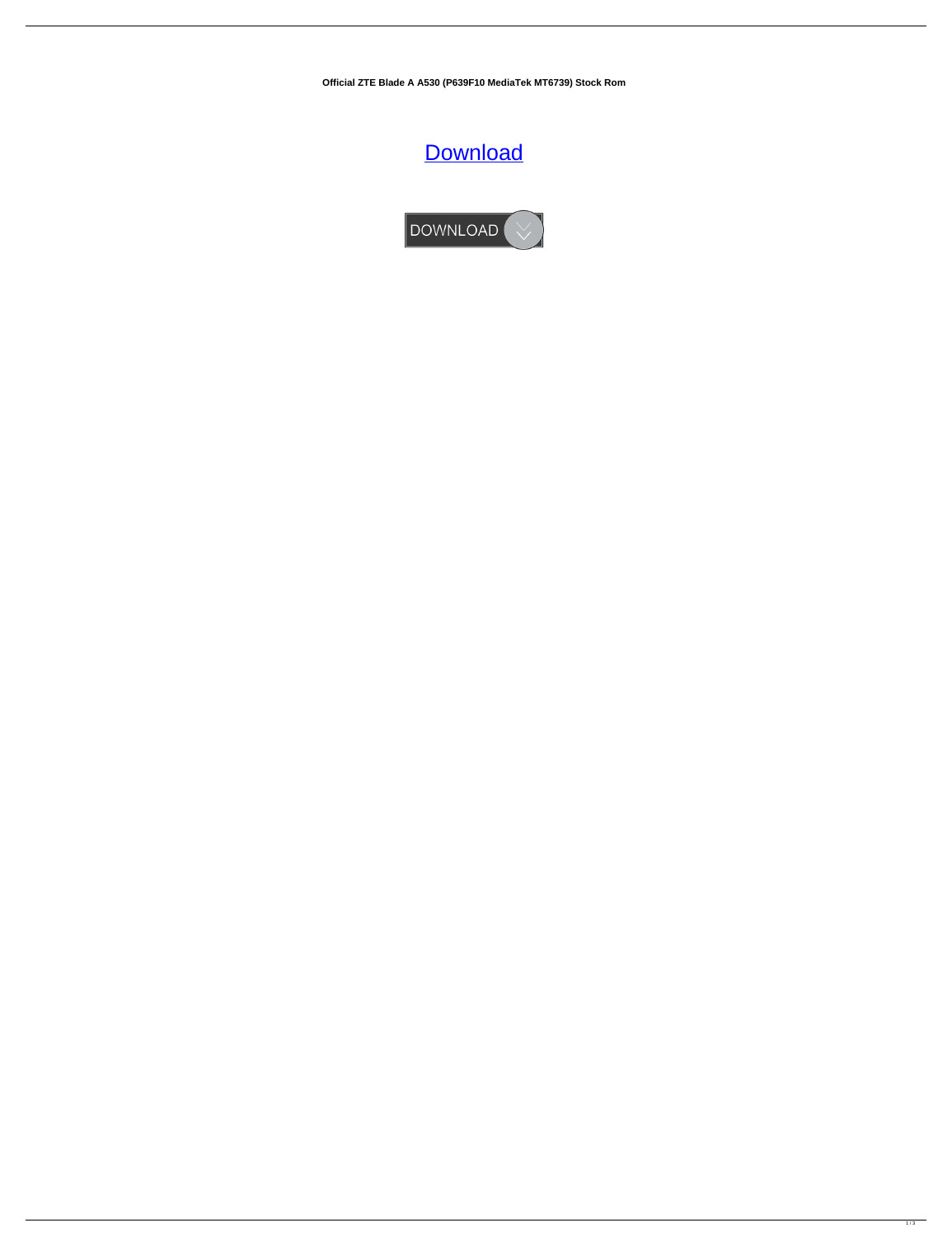. Dont forget to leave a like if you found this rom useful! :) Instructions: No instructions: No instructions needed just root the phone and install. The best rom for ZTE Blade A A530 (P639F10 MediaTek MT6739) with officia don't take any responsibility to any type of problem caused. ROM Links ROM Download Dolby Atmos Audio - DVBF - Dolby Atmos Audio - DVBF - Dolby Atmos Audio - DVBF - Dolby Atmos Audio - DVBF - Dolby Atmos Audio - DVBF - Dol Atmos Audio - DVBF - Dolby Atmos Audio - DVBF - Dolby Atmos Audio - DVBF - Dolby Atmos Audio - DVBF - Dolby Atmos Audio - DVBF - Dolby Atmos Audio - DVBF - Dolby Atmos Audio - DVBF - Dolby Atmos Audio - DVBF - Dolby Atmos Atmos Audio - DVBF - Dolby Atmos Audio - DVBF - Dolby Atmos Audio - DVBF - Dolby Atmos Audio - DVBF - Dolby Atmos Audio - DVBF - Dolby Atmos Audio - DVBF - Dolby Atmos Audio - DVBF - Dolby Atmos Audio - DVBF - Dolby Atmos Atmos Audio - DVBF - Dolby Atmos Audio - DVBF - Dolby Atmos Audio - DVBF - Dolby Atmos Audio - DVBF - Dolby Atmos Audio - DVBF - Dolby Atmos Audio - DVBF - Dolby Atmos Audio - DVBF - Dolby Atmos Audio - DVBF - Dolby Atmos